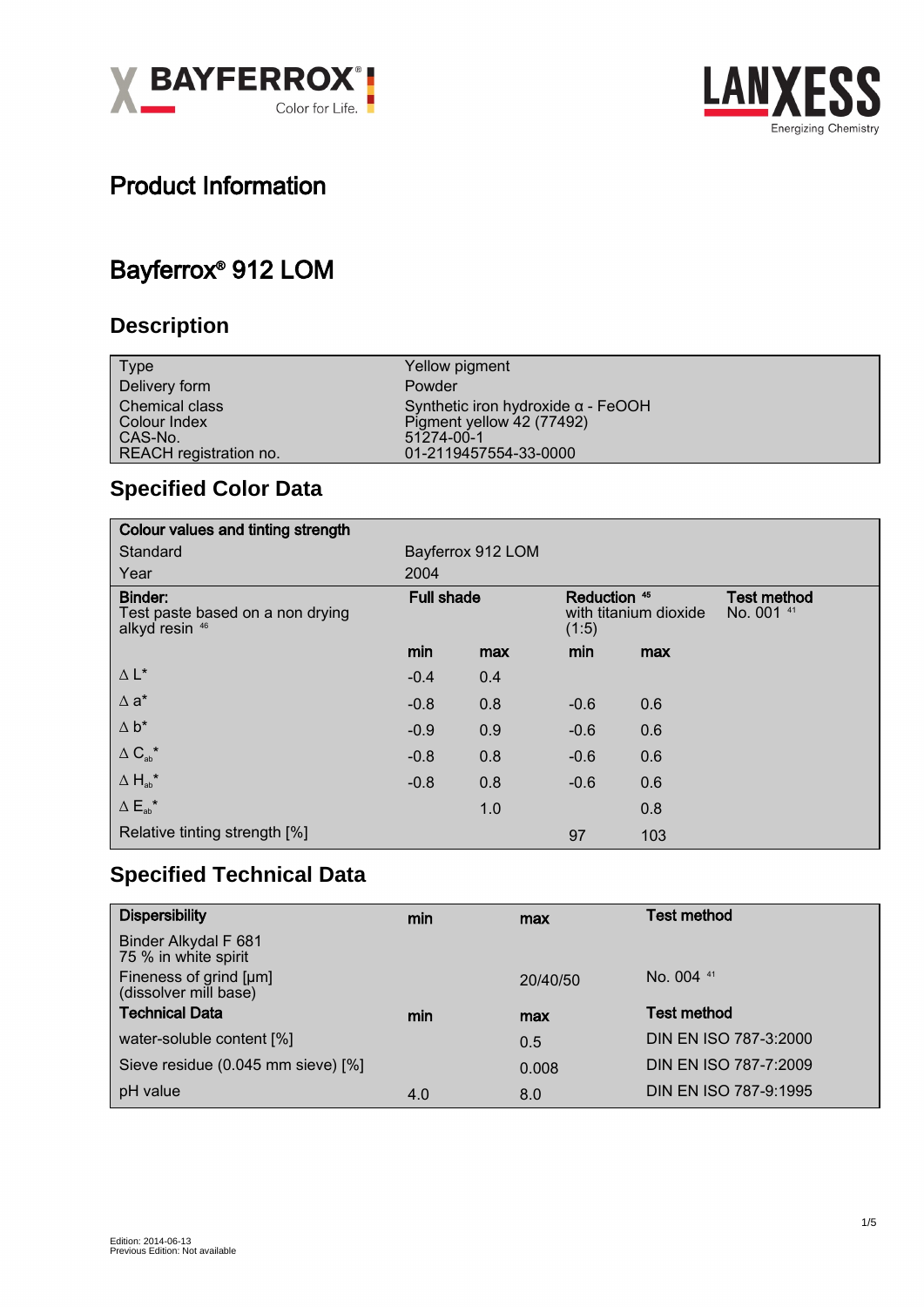



### **Informative technical data (guide values)**

|                                                                   |                       |     |                          |     | <b>Test method</b>                                      |
|-------------------------------------------------------------------|-----------------------|-----|--------------------------|-----|---------------------------------------------------------|
| $a$ - FeOOH content $[%]$ <sup>53</sup>                           | $\geq$                |     | 99.2                     |     | information about the<br>determination of iron oxide 41 |
| Loss on ignition at 1000 °C, 0.5 h $\lceil\% \rceil$ <sup>3</sup> | $\sim$                |     | 13                       |     | similar to<br>DIN 55913-2:1972                          |
| Moisture content (after production) [%]                           | $\epsilon$            |     | 0.5                      |     | DIN EN ISO 787-2:1995                                   |
| Particle shape                                                    |                       |     | acicular                 |     | Electron micrographs                                    |
| Oil absorption [g/100 g]                                          | $\tilde{\phantom{a}}$ |     | 25                       |     | DIN EN ISO 787-5:1995                                   |
| Tamped density [g/ml]                                             |                       | 0.6 | $\overline{\phantom{a}}$ | 0.9 | DIN EN ISO 787-11:1995                                  |
| Density [g/ml]                                                    | $\tilde{\phantom{a}}$ |     | 4.0                      |     | DIN EN ISO 787-10:1995                                  |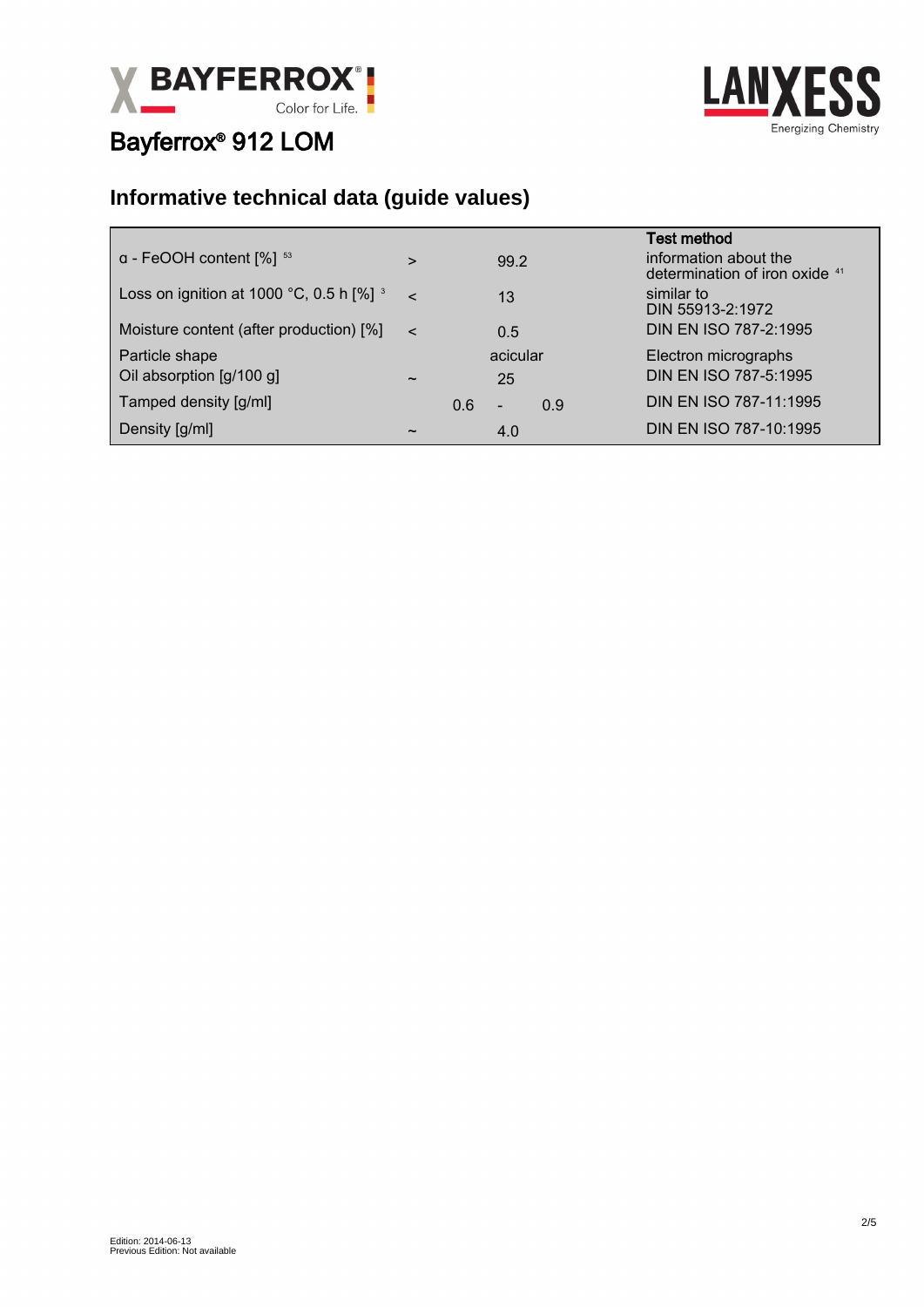



#### **Packaging**

The product is available in sacks or bulk bags. For further information please ask your local contact or send an enquiry by e-mail to mailto: ipg.product-information@lanxess.com

#### **Transport and storage**

| General storage conditions:                 | Protect against weathering. Store in a dry place and avoid extreme<br>fluctuations in temperature.                                                                                                                                                                                                                                                                                                                                                                                                                                                                                                                                                                                                                                                                                                                                                                                                                                                    |  |  |
|---------------------------------------------|-------------------------------------------------------------------------------------------------------------------------------------------------------------------------------------------------------------------------------------------------------------------------------------------------------------------------------------------------------------------------------------------------------------------------------------------------------------------------------------------------------------------------------------------------------------------------------------------------------------------------------------------------------------------------------------------------------------------------------------------------------------------------------------------------------------------------------------------------------------------------------------------------------------------------------------------------------|--|--|
| Maximum storage temperature:                | When storing large quantities of pigments, temperatures above<br>120°C must be avoided as an alteration (dehydratisation and<br>oxidation) of the pigment may be caused by heat.                                                                                                                                                                                                                                                                                                                                                                                                                                                                                                                                                                                                                                                                                                                                                                      |  |  |
| Special conditions for opened<br>packaging: | Close bags after use to prevent the absorption of moisture and<br>contamination.                                                                                                                                                                                                                                                                                                                                                                                                                                                                                                                                                                                                                                                                                                                                                                                                                                                                      |  |  |
| Shelf life:                                 | This product has an excellent shelf life. We recommend that this<br>product is used within ten years of the date of manufacture and limit<br>our product warranty to this period. During the first ten years after<br>the date of manufacture we are able to ensure compliance with this<br>specification, provided the material has been stored as stated<br>above and the packaging materials remain undamaged. It must be<br>taken into account that the packaging mean can have a shelf life<br>considerably shorter than the one for this product. All<br>recommendations and warnings given on the packaging must<br>strictly be adhered to. Deviations from storage conditions can lead<br>to undesired changes on side of the packaging materials. These<br>succumb to ageing which may also lead to compromising their<br>capability. Concerning their estimated service life we differentiate<br>between the following packaging materials: |  |  |
|                                             |                                                                                                                                                                                                                                                                                                                                                                                                                                                                                                                                                                                                                                                                                                                                                                                                                                                                                                                                                       |  |  |
|                                             | With respect to our Bulk Bags we recommend to avoid UV-radiation<br>because the sewing material of the lifting loops is stabilized against<br>degradation by UV-radiation for appr. 1000 h incident sun radiation<br>for the climate of Central Europe. A more intense sun radiation can<br>shorten this period significantly. In cases of doubt the lifting loops<br>must be checked thoroughly.                                                                                                                                                                                                                                                                                                                                                                                                                                                                                                                                                     |  |  |
|                                             |                                                                                                                                                                                                                                                                                                                                                                                                                                                                                                                                                                                                                                                                                                                                                                                                                                                                                                                                                       |  |  |

#### **Safety**

| Classification                | The product is not classified as dangerous under the relevant EC<br>Directives and corresponding national regulations valid in the<br>individual EU member states. It is not dangerous according to<br>transport regulations. |
|-------------------------------|-------------------------------------------------------------------------------------------------------------------------------------------------------------------------------------------------------------------------------|
|                               | In countries outside the EU, compliance with the respective national<br>legislation concerning the classification, packaging, labelling and<br>transport of dangerous substances must be ensured.                             |
| <b>Additional Information</b> | The safety data sheet should be observed. This contains<br>information on handling, product safety and ecology.<br>The safety data sheet is available at www.bayferrox.de.                                                    |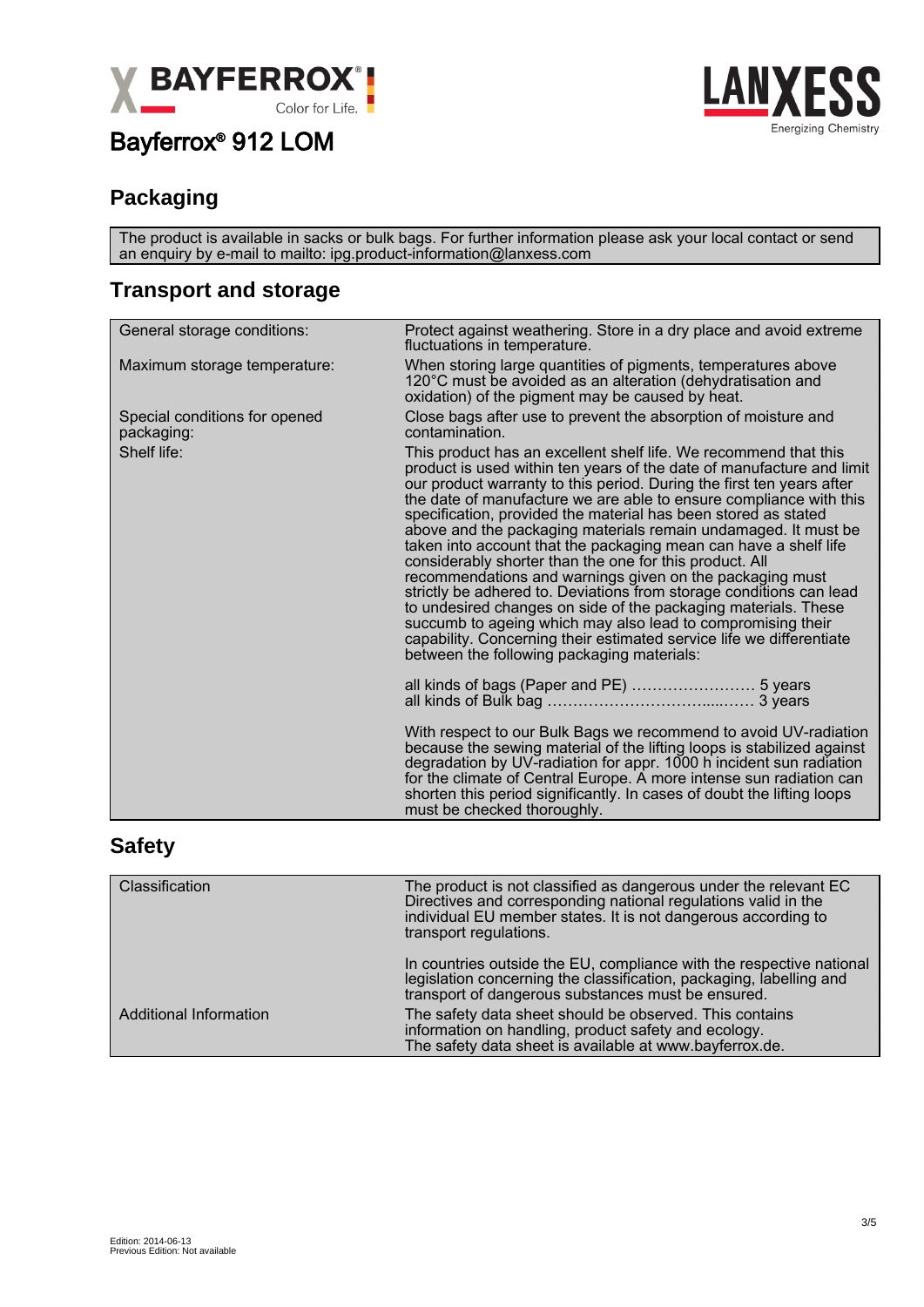



#### **Information concerning European food contact regulations (not specified)**

This product complies with the purity requirements of the following legal regulations or is listed on the mentioned positive lists.

#### **General remark**

As the food contact regulations of each country may differ, it is the responsibility of the manufacturer of the finished articles to ensure compliance with the respective country's regulation (e.g. migration or extraction limits).

| European Union (Council of Europe) | Resolution AP (89) 1 on the use of colorants in plastic materials<br>coming into contact with food. (requirements correspond with those<br>of BfR Recommendation IX.)                                                                                                                                        |
|------------------------------------|--------------------------------------------------------------------------------------------------------------------------------------------------------------------------------------------------------------------------------------------------------------------------------------------------------------|
| <b>Belgium</b>                     | Koninklijk Besluit dated 11.5.1992; Warenwetgeving (1), aanvulling<br>nr. 18 - September1992                                                                                                                                                                                                                 |
| Germany                            | Recommendation IX of the Federal Institute for Risk Assessment<br>(BfR) dated 01. Jan 2010                                                                                                                                                                                                                   |
| France                             | Circulaire 176 dated 2.12.1959, published in the Journal Officiel of<br>30.12.1959 incl. amendments.                                                                                                                                                                                                         |
| <b>Netherlands</b>                 | Warenwet/Regeling Verpakkingen - en gebruiksartikelenbesluit;<br>Uitvoeringsvoorschriften CIII-55, entered into force on 21.8.1991.<br>As well as defining the content of soluble heavy metals in pigments,<br>this regulation specifies maximum permissible migration values for<br>the pigmented articles. |
| Spain                              | Real Decreto 847/2011, de 17 de junio, por el que se establece la<br>lista positiva de sustancias permitidas para la fabricación de<br>materiales poliméricos destinados a entrar en contacto con los<br>alimentos.                                                                                          |

#### **Information concerning Non-European food contact regulations (not specified)**

This product complies with the purity requirements of the following legal regulations, or is listed on the mentioned positive lists

**General remark** As the food contact regulations of each country may differ, it is the responsibility of the manufacturer of the finished articles to ensure compliance with the respective country's regulation (e.g. migration or extraction limits)

|               | mnonca annoico to choarc compilance with the respective country o regulation (e.g. migration or extraction immo)                                                         |
|---------------|--------------------------------------------------------------------------------------------------------------------------------------------------------------------------|
| Australia     | Australian Standard 2070.6 (1984)                                                                                                                                        |
| <b>Brazil</b> | In compliance with Resolução No. 52 of Nov.26.2010 for coloring<br>utensils and equipment intended to come into contact with food and<br>beverages.                      |
| Japan         | Complies with JHOSPA*-Positive list for Colorants in plastics and<br>other purity requirements<br>* (JHOSPA = Japan Hygienic Olefin and Styrene Plastics<br>Association) |
| <b>USA</b>    | According to § 178.3297<br>(Colorants for Polymers)                                                                                                                      |